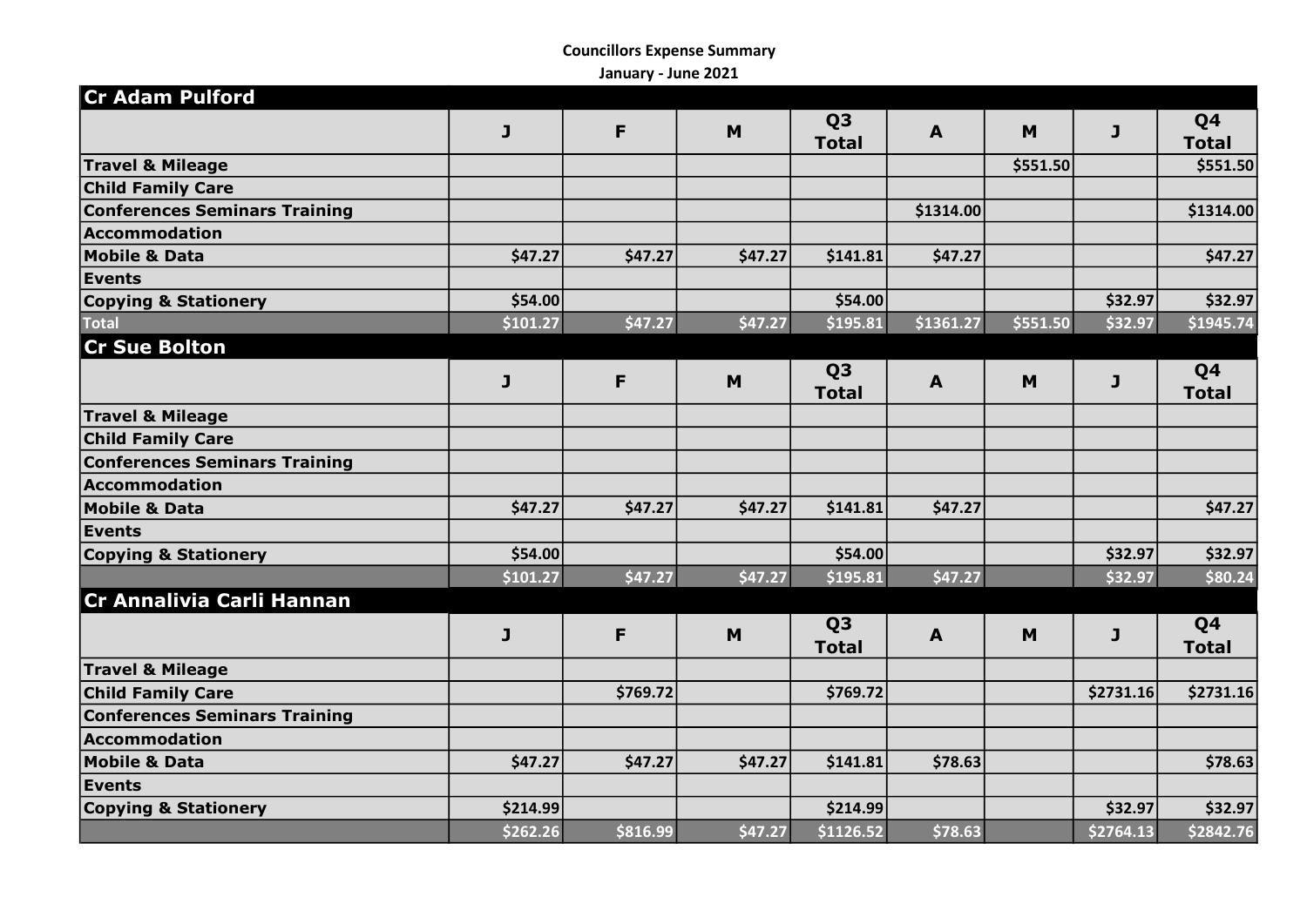| <b>Cr Helen Davidson</b>             |          |         |         |                                |           |           |         |                                |
|--------------------------------------|----------|---------|---------|--------------------------------|-----------|-----------|---------|--------------------------------|
|                                      |          | F       | M       | Q <sub>3</sub><br><b>Total</b> | A         | M         |         | Q <sub>4</sub><br><b>Total</b> |
| <b>Travel &amp; Mileage</b>          |          |         |         |                                |           | \$540.64] |         | \$540.64                       |
| <b>Child Family Care</b>             |          |         |         |                                |           |           |         |                                |
| <b>Conferences Seminars Training</b> |          |         |         |                                | \$1314.00 |           |         | \$1314.00                      |
| Accommodation                        |          |         |         |                                |           |           |         |                                |
| <b>Mobile &amp; Data</b>             | \$47.27  | \$47.27 | \$47.27 | \$141.81                       | \$47.95   |           |         | \$47.95                        |
| Events                               |          |         |         |                                |           |           |         |                                |
| <b>Copying &amp; Stationery</b>      | \$54.00  |         |         | \$54.00                        |           |           | \$32.97 | \$32.97                        |
|                                      | \$101.27 | \$47.27 | \$47.27 | \$195.81                       | \$1361.95 | \$540.64  | \$32.97 | \$1935.56                      |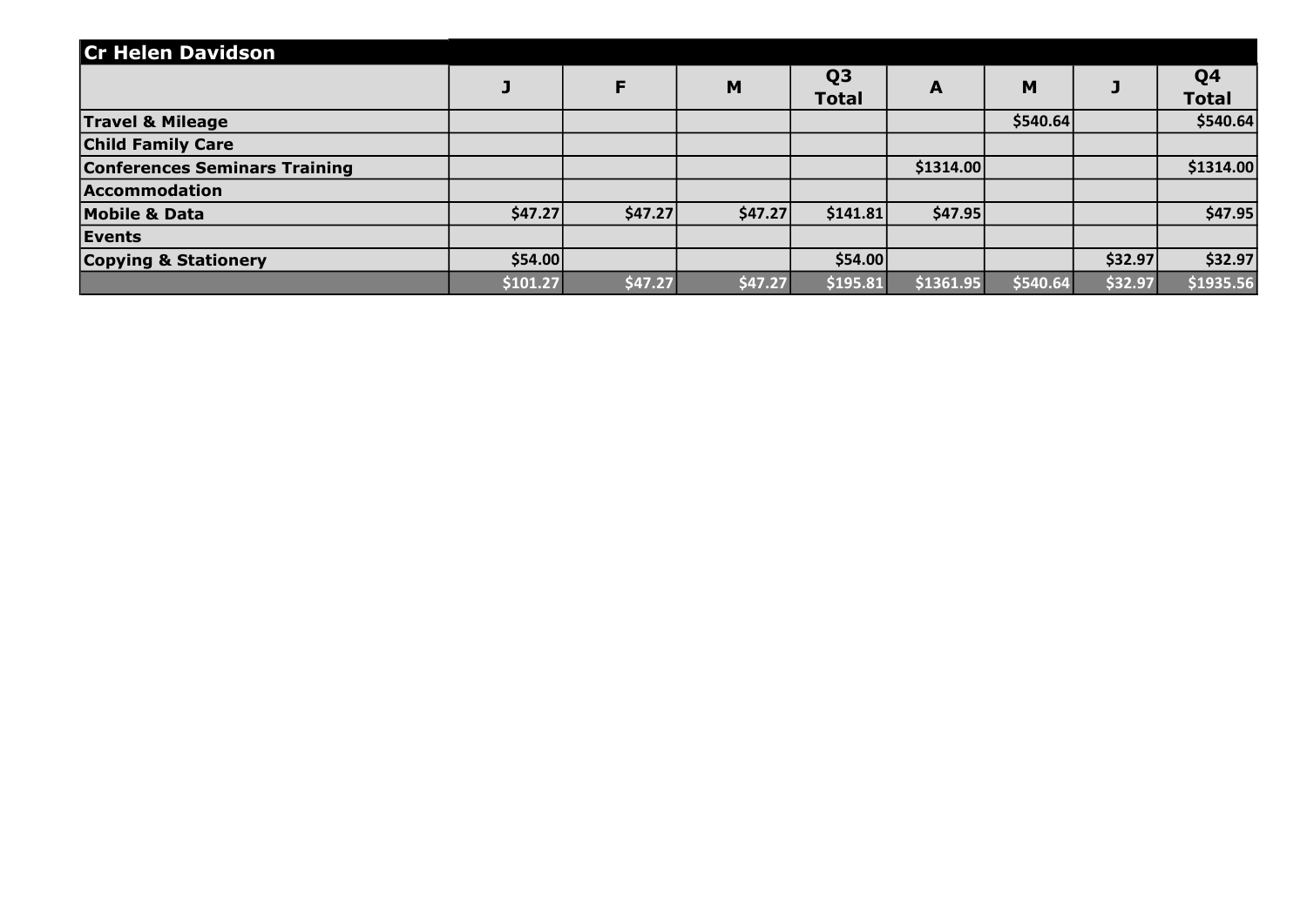| <b>Cr Helen Pavlidis</b>             |          |         |         |                                |           |           |         |                    |
|--------------------------------------|----------|---------|---------|--------------------------------|-----------|-----------|---------|--------------------|
|                                      |          | F       | M       | Q <sub>3</sub><br><b>Total</b> | A         | M         |         | Q4<br><b>Total</b> |
| <b>Travel &amp; Mileage</b>          |          |         |         |                                |           | \$540.64] | \$66.93 | \$607.57           |
| <b>Child Family Care</b>             |          |         |         |                                |           |           |         |                    |
| <b>Conferences Seminars Training</b> |          |         |         |                                | \$1314.00 |           |         | \$1314.00          |
| Accommodation                        |          |         |         |                                |           |           |         |                    |
| <b>Mobile &amp; Data</b>             | \$47.27  | \$47.27 | \$47.27 | \$141.81                       | \$47.27   |           |         | \$47.27            |
| Events                               |          |         |         |                                |           |           |         |                    |
| <b>Copying &amp; Stationery</b>      | \$54.00  |         |         | \$54.00                        |           |           | \$32.97 | \$32.97            |
|                                      | \$101.27 | \$47.27 | \$47.27 | \$195.81                       | \$1361.27 | \$540.64  | \$99.90 | \$2001.81          |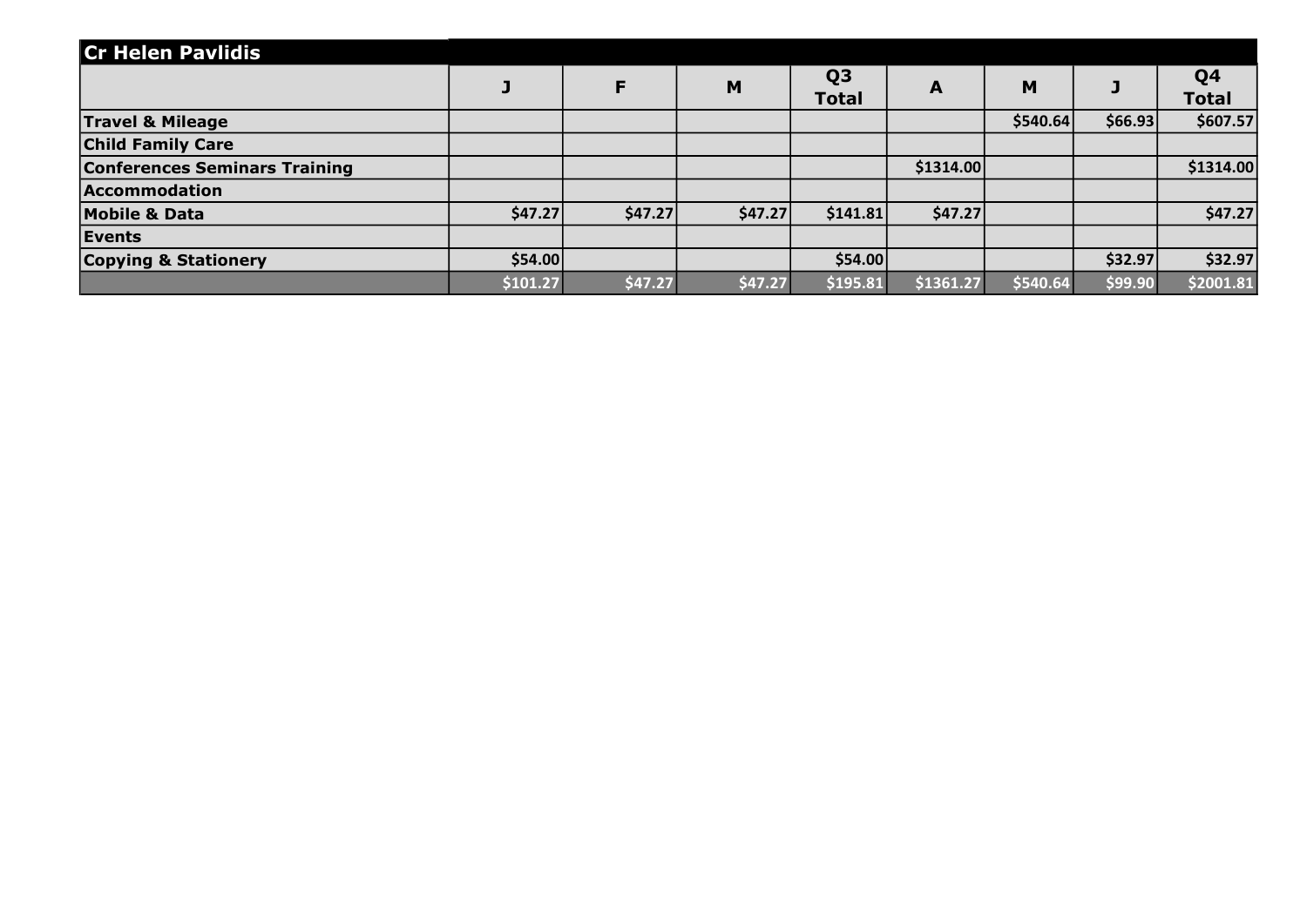| <b>Cr Angelica Panopoulos</b>        |          |         |          |                                |           |          |          |                                |
|--------------------------------------|----------|---------|----------|--------------------------------|-----------|----------|----------|--------------------------------|
|                                      |          | F       | M        | Q <sub>3</sub><br><b>Total</b> | A         | M        |          | Q <sub>4</sub><br><b>Total</b> |
| <b>Travel &amp; Mileage</b>          |          |         | \$20.00  | \$20.00                        | \$19.79   | \$573.54 | \$100.85 | \$694.18                       |
| <b>Child Family Care</b>             |          |         |          |                                |           |          |          |                                |
| <b>Conferences Seminars Training</b> |          |         | \$605.00 | \$605.00                       | \$1554.00 |          |          | \$1554.00                      |
| Accommodation                        |          |         |          |                                |           |          |          |                                |
| <b>Mobile &amp; Data</b>             | \$47.27  | \$47.27 | \$47.27  | \$141.81                       | \$47.27   |          |          | \$47.27                        |
| Events                               |          |         |          |                                |           |          |          |                                |
| <b>Copying &amp; Stationery</b>      | \$54.00  |         |          | \$54.00                        |           |          | \$32.97  | \$32.97                        |
|                                      | \$101.27 | \$47.27 | \$672.27 | \$820.81                       | \$1621.06 | \$573.54 | \$133.82 | \$2328.42                      |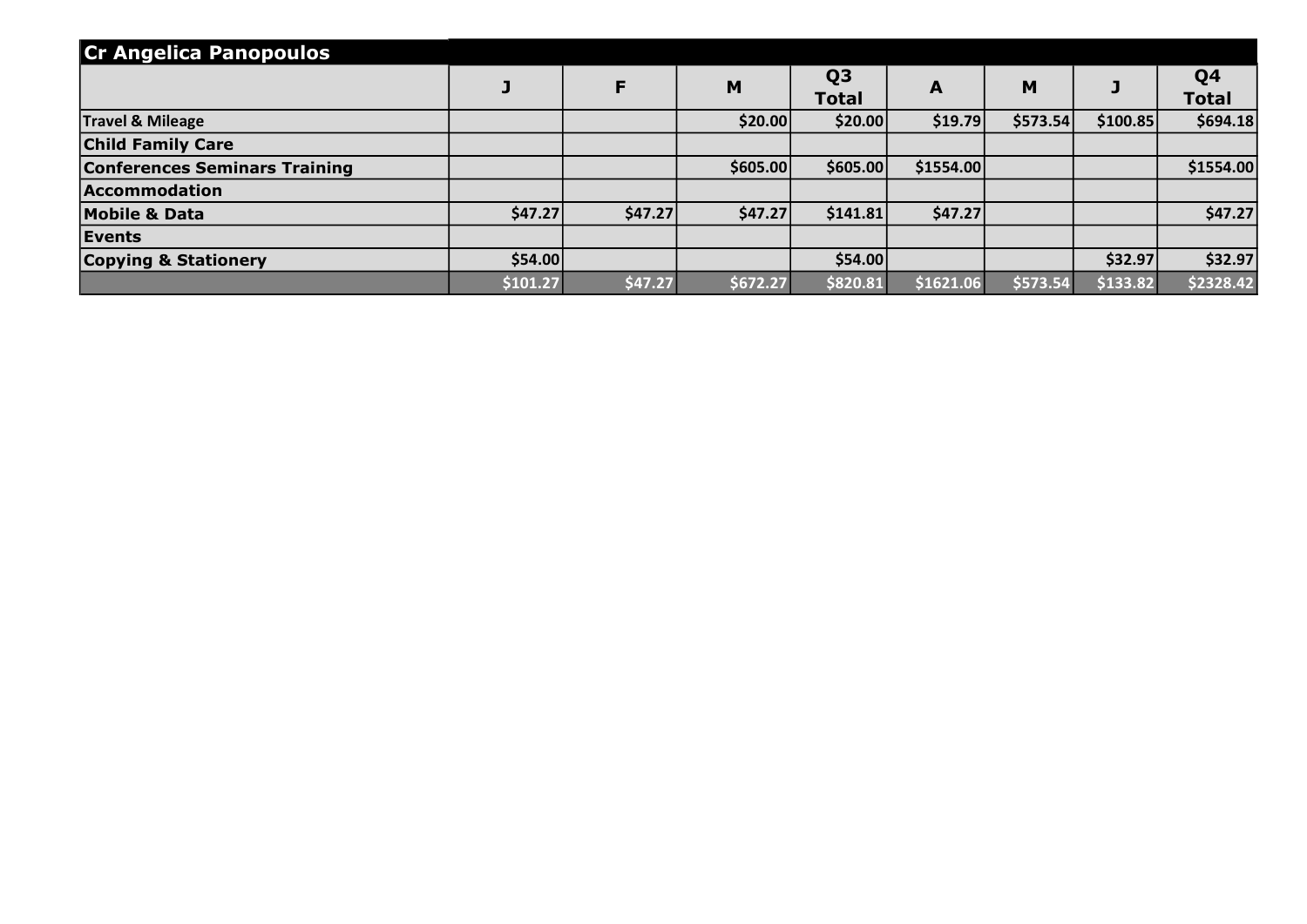| <b>Cr Milad El-Halabi</b>            |          |         |         |                                |              |   |         |                                |
|--------------------------------------|----------|---------|---------|--------------------------------|--------------|---|---------|--------------------------------|
|                                      | J        | F       | M       | Q <sub>3</sub><br><b>Total</b> | $\mathbf{A}$ | M | J       | Q <sub>4</sub><br><b>Total</b> |
| <b>Travel &amp; Mileage</b>          |          |         |         |                                |              |   |         |                                |
| <b>Child Family Care</b>             |          |         |         |                                |              |   |         |                                |
| <b>Conferences Seminars Training</b> |          |         |         |                                |              |   |         |                                |
| Accommodation                        |          |         |         |                                |              |   |         |                                |
| <b>Mobile &amp; Data</b>             | \$15.91  | \$15.91 | \$15.91 | \$47.73                        | \$47.27      |   |         | \$47.27                        |
| <b>Events</b>                        |          |         |         |                                |              |   |         |                                |
| <b>Copying &amp; Stationery</b>      | \$54.00  |         |         | \$54.00                        |              |   | \$32.97 | \$32.97                        |
|                                      | \$69.91  | \$15.91 | \$15.91 | \$101.73                       | \$47.27      |   | \$32.97 | \$80.24                        |
| <b>Cr James Conlan</b>               |          |         |         |                                |              |   |         |                                |
|                                      | J        | F       | M       | Q <sub>3</sub><br><b>Total</b> | A            | M | J       | Q <sub>4</sub><br><b>Total</b> |
| <b>Travel &amp; Mileage</b>          |          |         |         |                                |              |   |         |                                |
| <b>Child Family Care</b>             |          |         |         |                                |              |   |         |                                |
| <b>Conferences Seminars Training</b> |          |         |         |                                |              |   |         |                                |
| Accommodation                        |          |         |         |                                |              |   |         |                                |
| <b>Mobile &amp; Data</b>             | \$47.27  | \$47.27 | \$47.27 | \$141.81                       | \$62.27      |   |         | \$62.27                        |
| Events                               |          |         |         |                                |              |   |         |                                |
| <b>Copying &amp; Stationery</b>      | \$54.00  |         |         | \$54.00                        |              |   | \$32.97 | \$32.97                        |
|                                      | \$101.27 | \$47.27 | \$47.27 | \$195.81                       | \$62.27      |   | \$32.97 | \$95.24                        |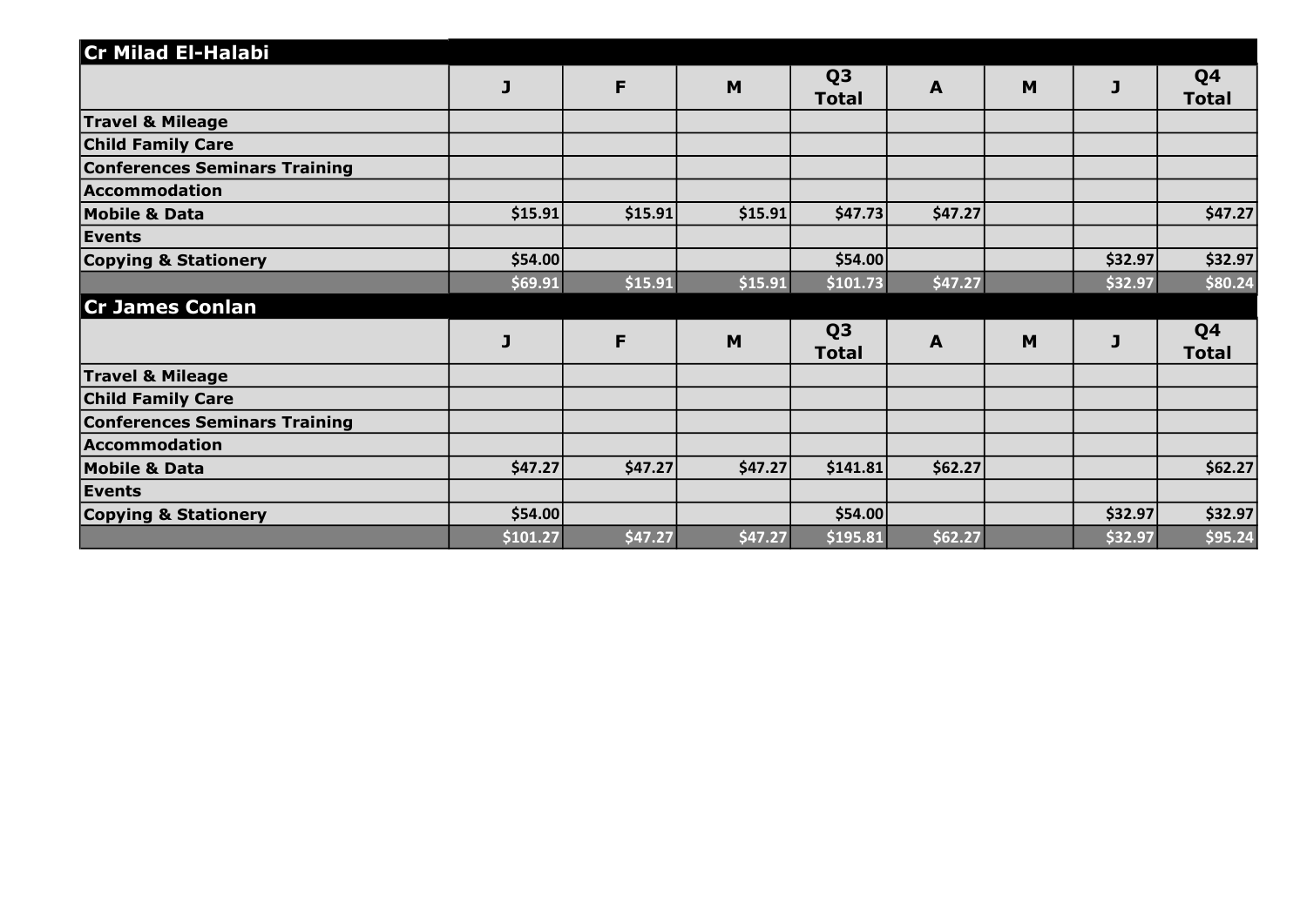| <b>Cr Mark Riley</b>                 |          |         |         |                                |         |   |         |                                |
|--------------------------------------|----------|---------|---------|--------------------------------|---------|---|---------|--------------------------------|
|                                      |          | F       | M       | Q <sub>3</sub><br><b>Total</b> | A       | M |         | Q <sub>4</sub><br><b>Total</b> |
| <b>Travel &amp; Mileage</b>          |          |         |         |                                |         |   |         |                                |
| <b>Child Family Care</b>             |          |         |         |                                |         |   |         |                                |
| <b>Conferences Seminars Training</b> |          |         |         |                                |         |   |         |                                |
| Accommodation                        |          |         |         |                                |         |   |         |                                |
| <b>Mobile &amp; Data</b>             | \$47.27  | \$47.27 | \$47.27 | \$141.81                       | \$47.27 |   |         | \$47.27                        |
| Events                               |          |         |         |                                |         |   |         |                                |
| <b>Copying &amp; Stationery</b>      | \$54.00  |         |         | \$54.00                        |         |   | \$32.97 | \$32.97                        |
|                                      | \$101.27 | \$47.27 | \$47.27 | \$195.81                       | \$47.27 |   | \$32.97 | \$80.24                        |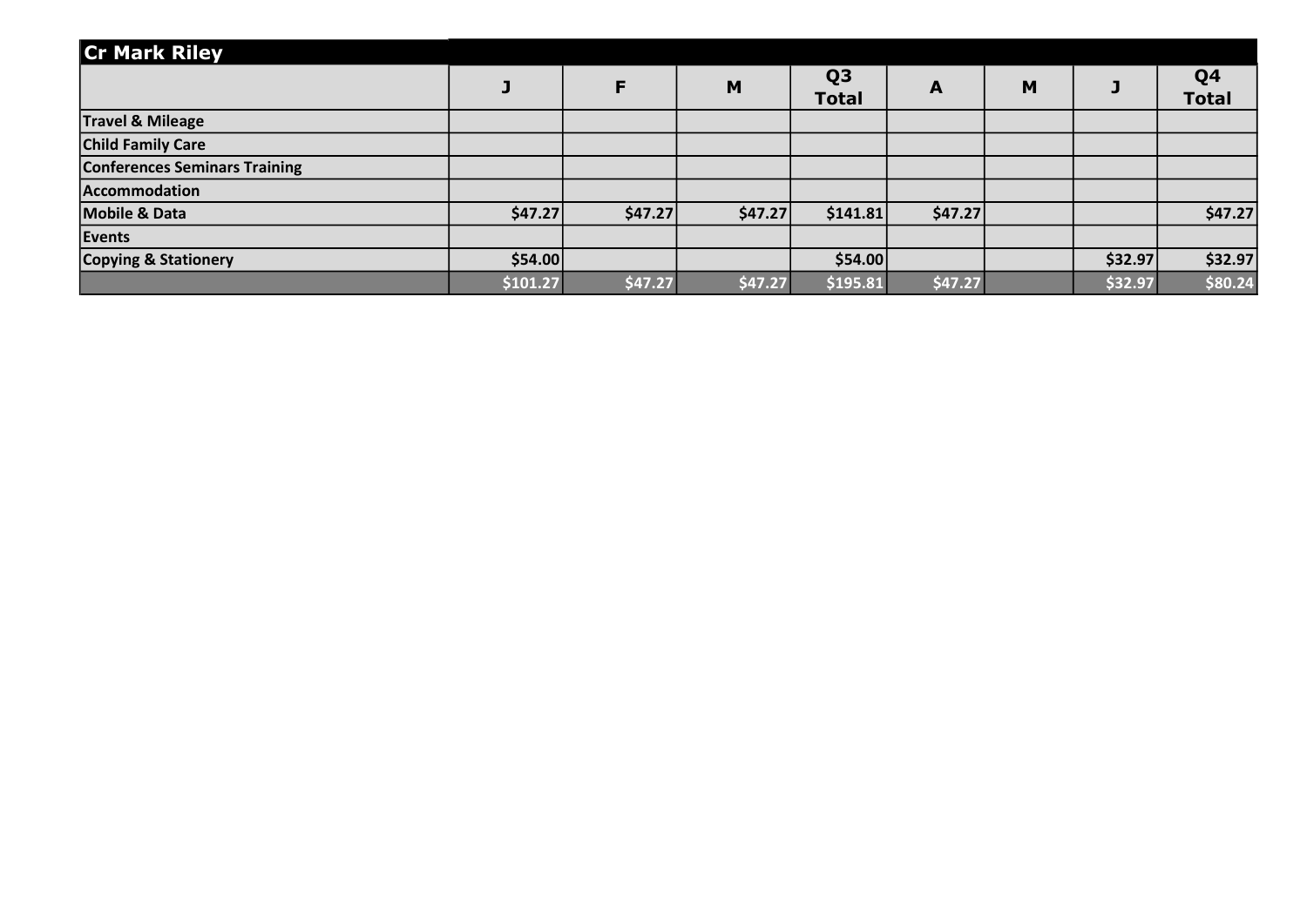| <b>Cr Lambros Tapinos</b>            |          |         |         |                                |           |   |           |                                |
|--------------------------------------|----------|---------|---------|--------------------------------|-----------|---|-----------|--------------------------------|
|                                      |          | F       | M       | Q <sub>3</sub><br><b>Total</b> | A         | M |           | Q <sub>4</sub><br><b>Total</b> |
| <b>Travel &amp; Mileage</b>          |          |         | \$20.00 | \$20.00                        |           |   | \$1350.25 | \$1350.25                      |
| <b>Child Family Care</b>             |          |         |         |                                |           |   |           |                                |
| <b>Conferences Seminars Training</b> |          |         |         |                                | \$1314.00 |   |           | \$1314.00                      |
| Accommodation                        |          |         |         |                                |           |   |           |                                |
| <b>Mobile &amp; Data</b>             | \$47.27  | \$47.27 | \$47.27 | \$141.81                       | \$47.27   |   |           | \$47.27                        |
| Events                               |          |         |         |                                |           |   |           |                                |
| Copying & Stationery                 | \$54.00  |         |         | \$54.00                        |           |   | \$32.97   | \$32.97                        |
|                                      | \$101.27 | \$47.27 | \$67.27 | \$215.81                       | \$47.27   |   | \$1383.22 | \$1430.49                      |